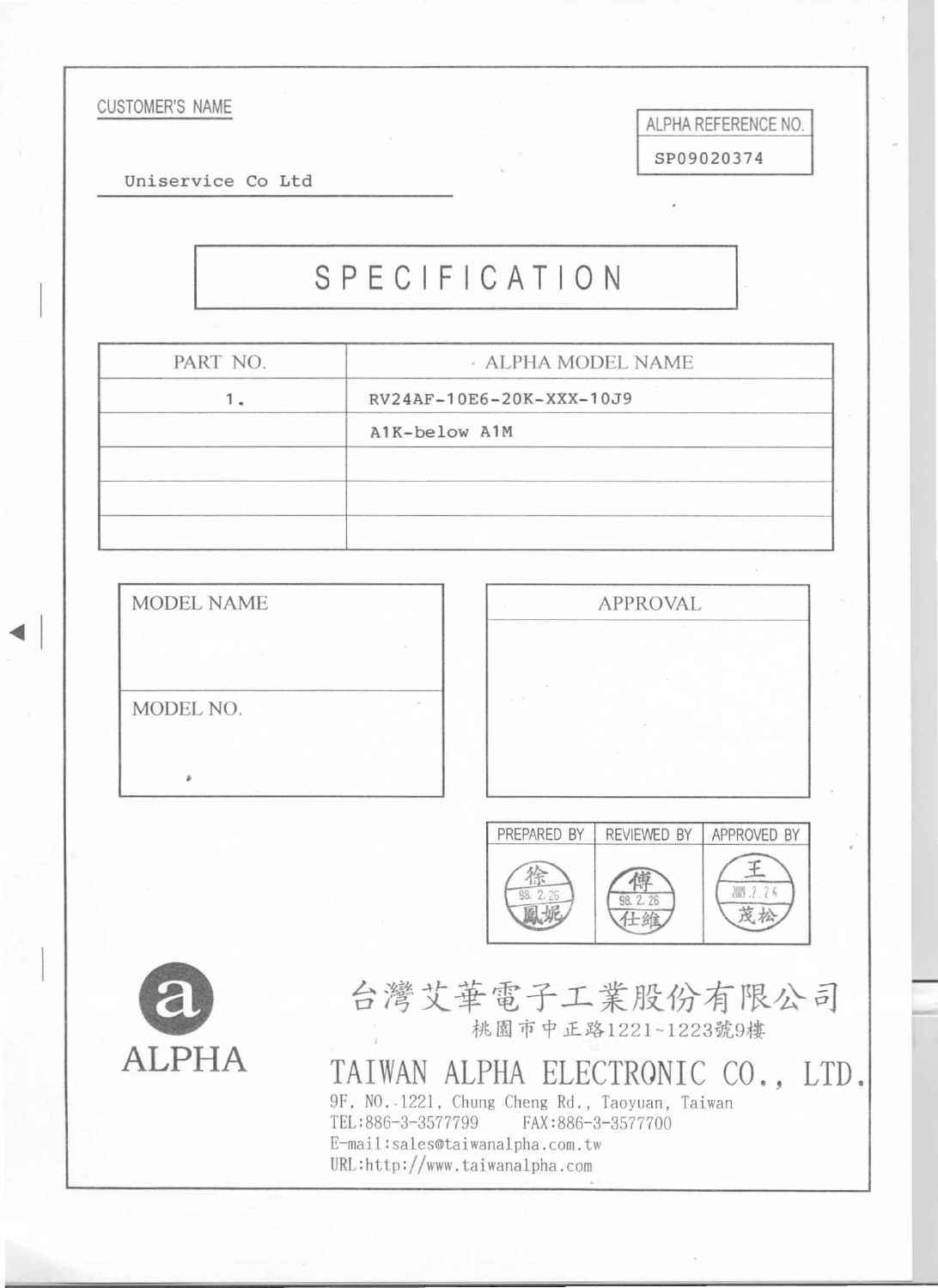

TAIWAN ALPHA ELECTRONIC CO., LTD.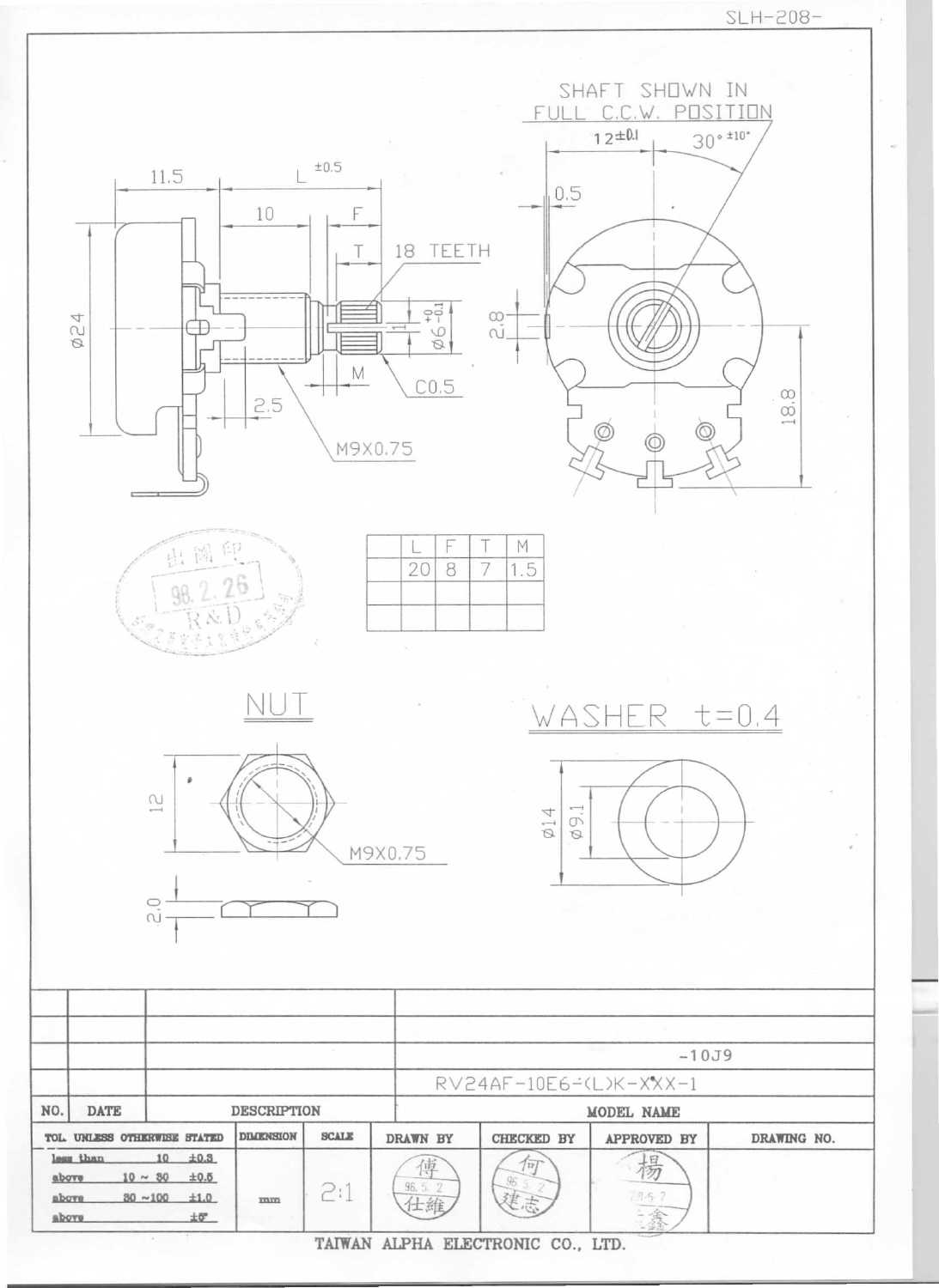| <b>CUSTOMER'S NAME</b>             |  | Uniservice Co Ltd                             |                      |             | <b>NOTE</b>                                |                                                    |                                                |                                                   | <b>DATE</b>        |                           |
|------------------------------------|--|-----------------------------------------------|----------------------|-------------|--------------------------------------------|----------------------------------------------------|------------------------------------------------|---------------------------------------------------|--------------------|---------------------------|
| <b>CUSTOMER'S PART NAME</b>        |  |                                               |                      |             |                                            |                                                    |                                                |                                                   | FEB.26.2009.       |                           |
| <b>CUSTOMER'S DRAWING NO.</b>      |  |                                               |                      |             |                                            |                                                    |                                                |                                                   |                    |                           |
| <b>1. MECHANICAL SPECIFICATION</b> |  |                                               |                      |             |                                            |                                                    | 2. ELECTRICAL SPECIFICATION                    |                                                   |                    |                           |
| 1. OUTSIDE DIMENSION               |  |                                               |                      | append fig. |                                            |                                                    |                                                | 1. OVERALL RESISTANCE & TOLERANCE<br>terminal 1-3 | 1K                 | $\Omega$ $\pm$ 20<br>$\%$ |
| 2. TOTAL ROTATION ANGLE            |  | degree                                        |                      | 300         | $±5^\circ$                                 | 2. TAP RESISTANCE & TOLERANCE<br>terminal 1-4      |                                                | $\Omega$ ±<br>$\%$                                |                    |                           |
| 3. TOTAL TRAVEL STROKE             |  | mm                                            |                      |             |                                            | ±0.5                                               | 3. RATED WATTAGE<br>temp $0 \sim 50^{\circ}$ C | 0.25                                              | W                  |                           |
| 4. NUT WIRING STRENGTH             |  | twisting moment                               |                      |             | less than                                  | 9<br>kg.cm                                         | 4. MAXIMUM WORKING VOLTAGE                     | 250                                               | $\mathbf{V}$       |                           |
| 5. SCREW TIGHTENING FORCE          |  | torsional moment                              |                      |             | less than                                  | kg.cm                                              | 5. RESISTANCE TAPER MEASURING POINT            | $A$ 50                                            | <sup>%</sup> point |                           |
| <b>6. ROTATION TORQUE</b>          |  | speed 60 deg/sec.                             |                      | $5 - 60$    | g.cm                                       | & TOLERANCE                                        | 10                                             | 25<br>$\frac{0}{0}$<br>$\thicksim$                |                    |                           |
| 7. SLIDING FORCE                   |  | speed 20mm/sec                                |                      |             | g.cm                                       | <b>6. RESIDUAL RESISTANCE</b><br>terminal 1/3 side | less than                                      | 20/20<br>$\Omega$                                 |                    |                           |
| 8. SHAFT LEVER STRENGTH            |  | pulling pushing                               |                      | more than   | kg                                         | 7. TAP RESIDUAL RESISTANCE<br>terminal 4 side      | less than                                      | $\Omega$                                          |                    |                           |
| 9. SHAFT LEVER WOBBLE              |  | within<br>mm (bending moment                  |                      |             | g.cm)                                      |                                                    | 8. SLIDE NOISE<br>speed $60^{\circ}$ / 1 sec   | less than                                         | 47<br>mV           |                           |
| 10. SHAFT LEVER STOP STRENGTH      |  | more than                                     |                      |             | 6 kg.cm (static load) /                    | 60<br>sec<br>9. INSULATION RESISTANCE<br>more than |                                                | 100<br>$M\Omega(DC)$                              | 500<br>V           |                           |
|                                    |  | more than 500 g.cm / $10 \pm 1$ sec           |                      |             |                                            |                                                    | 10. WITHSTAND VOLTAGE<br>AC                    | 500<br>V                                          | minute             |                           |
| 11. TERMINAL STRENGTH              |  | soldering heat 350±5°C/3sec. 200g.cm/10 ±1sec |                      |             |                                            |                                                    | 11. TRACKING ERROR                             |                                                   |                    |                           |
| resist change within $\pm 2\%$     |  |                                               |                      |             | 12. SWITCH CONTACT RESISTANCE<br>$M\Omega$ | less than                                          | $m\Omega$                                      |                                                   |                    |                           |
| 12. CLICK POSITION & TORQUE        |  | g.cm<br>degree (mm)                           |                      |             |                                            | 13. SWITCH RATING                                  |                                                |                                                   |                    |                           |
| 13. SWITCH WORKING ANGLE (STROKE)  |  |                                               |                      |             |                                            |                                                    |                                                |                                                   |                    |                           |
| 14. SWITCH WORKING TORQUE (FORCE)  |  | g.cm                                          |                      |             |                                            | 3. USABLE TEMPERATURE RANGE: from -10°C to 70°C    |                                                |                                                   |                    |                           |
| 15. SWITCH CIRCUIT                 |  |                                               |                      |             |                                            |                                                    | 4. VR LIFE<br>15,000<br>土<br><b>TIMES</b>      |                                                   |                    |                           |
|                                    |  |                                               |                      |             |                                            |                                                    | <b>RESISTANCE CHANGE: within ±</b>             |                                                   | $\frac{0}{0}$      |                           |
| <b>SHAFT</b>                       |  |                                               |                      |             |                                            |                                                    | <b>SLIDE NOISE : less than</b>                 |                                                   | mV                 |                           |
| <b>ANGLE OF FLAT OR SLOT</b>       |  | <b>DIMENSION</b>                              |                      |             |                                            | $\pm$<br><b>SW LIFE</b><br><b>TIMES</b>            |                                                |                                                   |                    |                           |
| MATERIAL $\theta$                  |  | M<br>at                                       |                      | L           | $\mathbf F$                                | T                                                  |                                                |                                                   |                    |                           |
| <b>ALUMINU</b>                     |  |                                               |                      |             |                                            |                                                    | <b>CONTACT RESISTANCE: less than</b>           |                                                   | $m\Omega$          |                           |
| M                                  |  |                                               |                      | 20          |                                            |                                                    |                                                |                                                   |                    |                           |
|                                    |  | DRAWING NO.                                   | <b>REFERENCE NO.</b> |             | <b>REV</b>                                 |                                                    |                                                |                                                   |                    |                           |
| <b>MODEL NAME</b>                  |  |                                               |                      |             | SP09020374                                 |                                                    |                                                |                                                   |                    |                           |
| RV24AF-10E6-20K-A1K-10J9           |  |                                               |                      |             |                                            |                                                    |                                                |                                                   |                    |                           |
|                                    |  |                                               |                      |             |                                            |                                                    |                                                |                                                   |                    |                           |

TAIWAN ALPHA ELECTRONIC CO., LTD.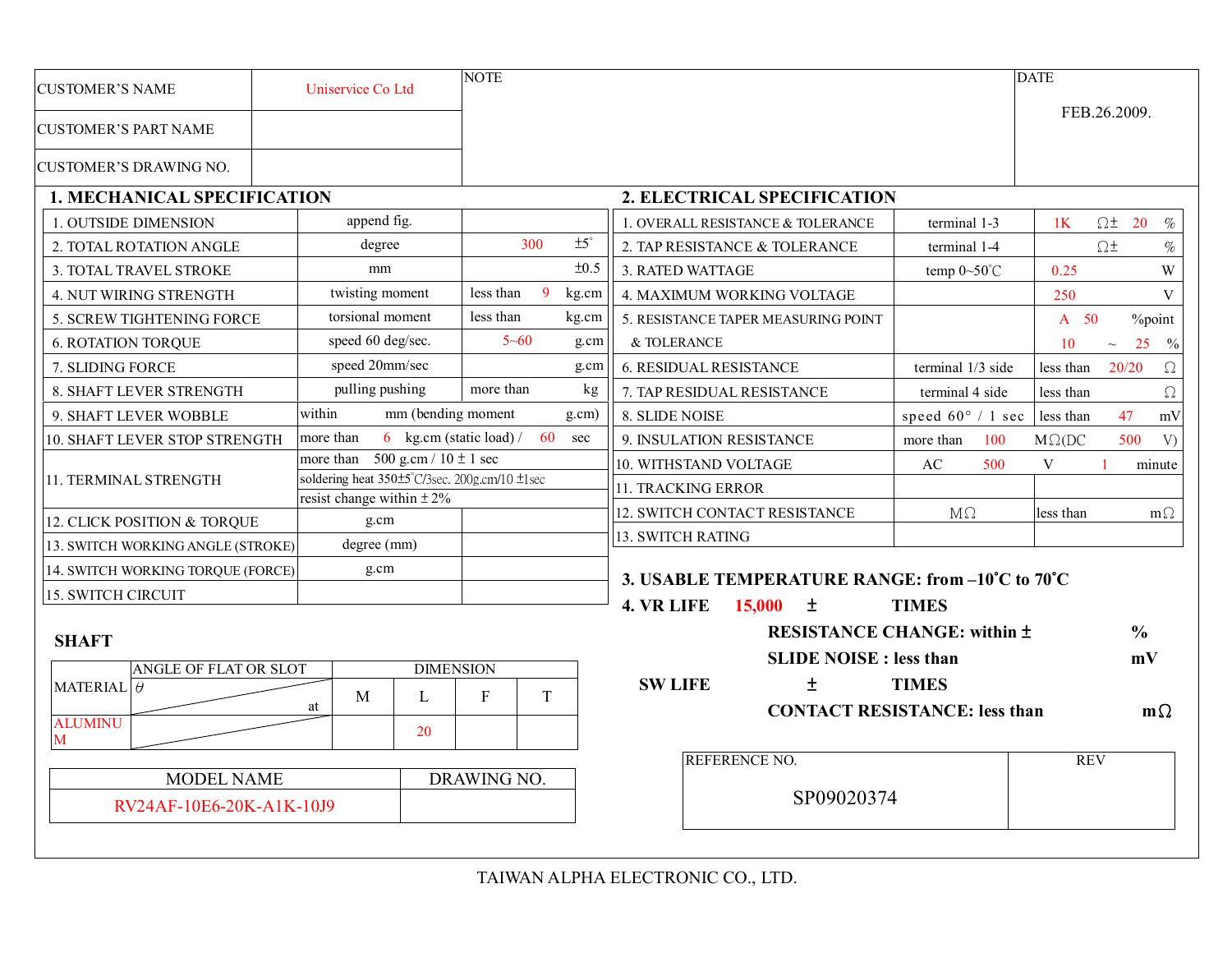

TAIWAN ALPHA ELECTRONIC CO., LTD.